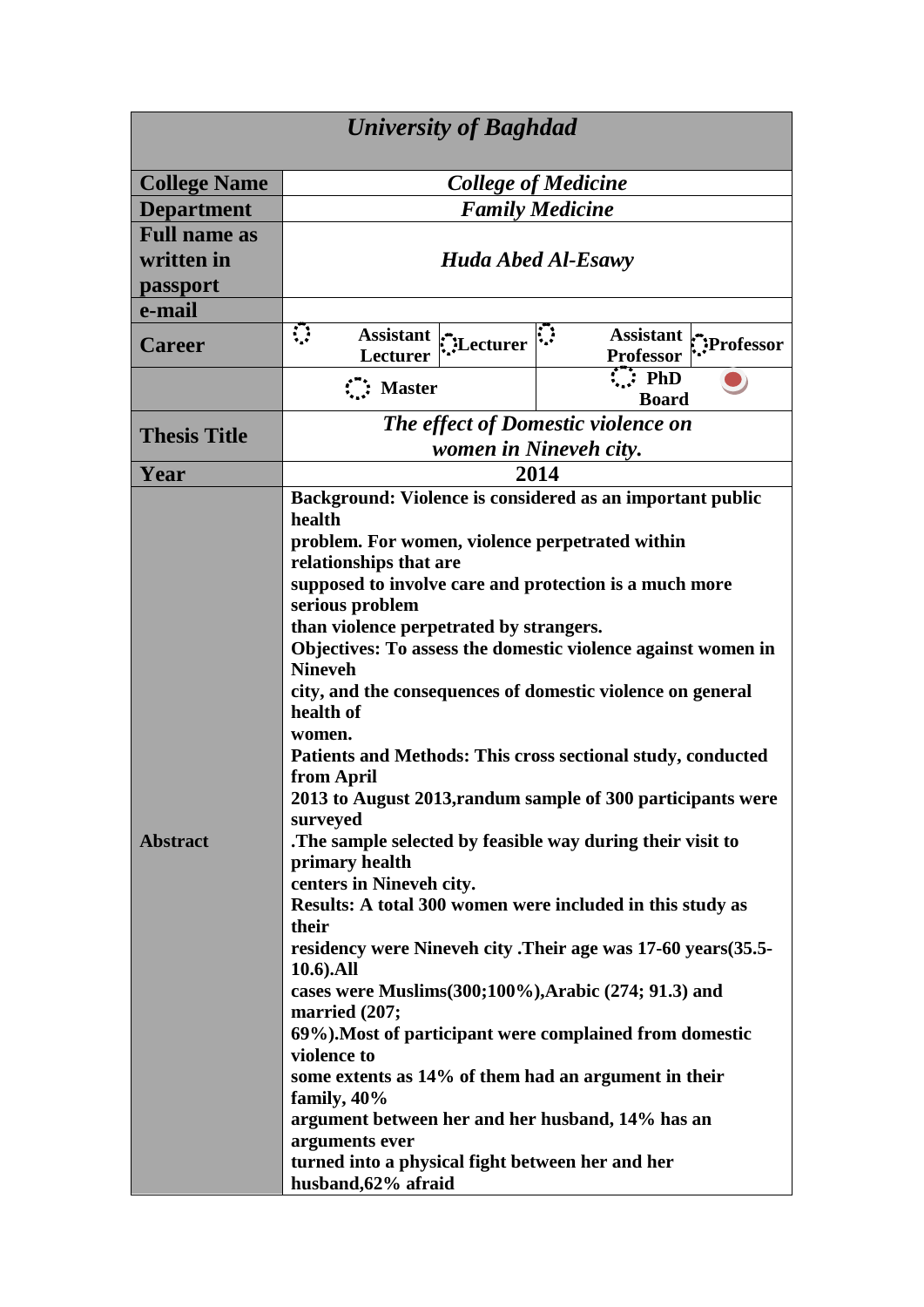| from her husband, 14% her husband was threatened to hurt            |
|---------------------------------------------------------------------|
| her, 20% were                                                       |
| left her husband, or tried to leave, because of domestic            |
| violence, 46% had                                                   |
| an argument between her and her husband in front of their           |
| children .All                                                       |
| women (100%) in this study had experience of exposure to            |
| traumatic                                                           |
| events . They exposed to different numbers of traumatic             |
| events. The most                                                    |
| common trauma events reported by participants was murder            |
| or violent                                                          |
| deaths of friend (300;100%). The second common traumatic            |
| events was                                                          |
| watch violent events (i.e. bombing, killing) through media          |
| VI                                                                  |
| (168;56%). Present while someone searched for people or             |
| things in your                                                      |
| home (114;38%), witnessed by yourself shelling, burning, or         |
| razing of                                                           |
| residential areas(102;34%), searched yourself (102;34%),            |
| witnessed                                                           |
| murder(90;30%) and exposed to explosion, artillery fire,            |
| shelling, or<br>landmine(60;20%). Fifty four women(9.3%) reported   |
| smoking. Most of                                                    |
| participant had mood or anxiety disorders. Forty four               |
| percent were very                                                   |
| sad, 24% were irritable or in a bad mood, 41.3% feel hopeless       |
| about the                                                           |
| future, 34.3% feel like not eating, 48% feel like eating more       |
| than                                                                |
| usual, 36% sleep more than usual, 35% sleep a lot less than         |
| usual and 64%                                                       |
| have difficulty concentration on their study. Two hundred           |
| forty women                                                         |
| (80%) afraid a lot of the time without serious cause, 58% (174)     |
| women)                                                              |
| afraid to try new things ,57% (171 women) worry about what          |
| other                                                               |
| people think of them, 56%(168 women) worry about what               |
| others might                                                        |
| say about them and 28% (84 women) worry a lot that other            |
| people might                                                        |
| not like them.                                                      |
| <b>Conclusions:</b> There is a high prevalence of domestic violence |
| against                                                             |
| women , all forms of this violence (emotional , physical            |
| ,sexual,etc)lead                                                    |
| to many consequences on women's health.                             |